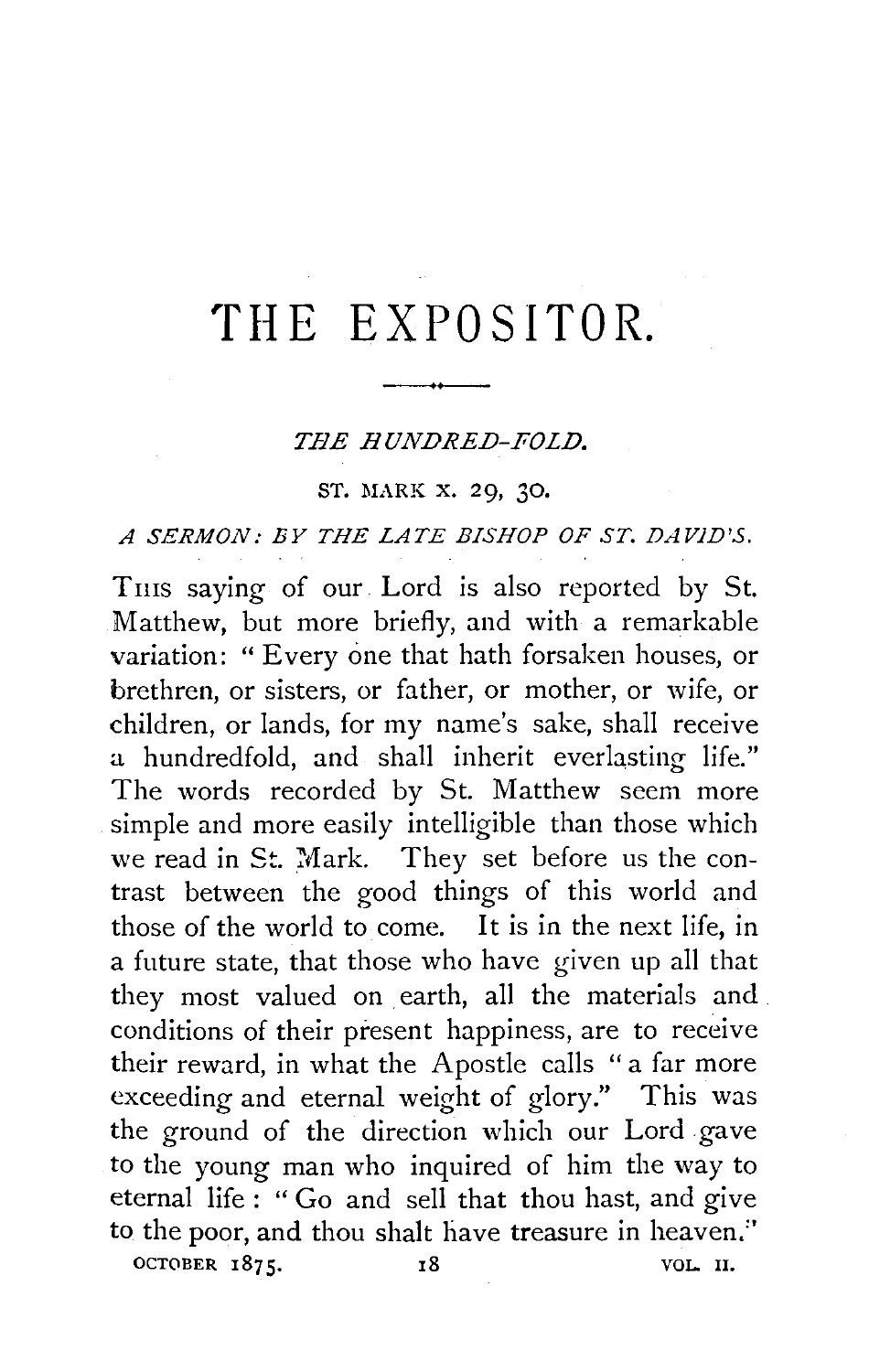This indeed was never understood by the Church as an absolute precept, binding everywhere and at all times upon all Christians. It was only regarded as what was called "a counsel of perfection," something without which it was barely possible to gain admission into the kingdom of heaven, and only to the lowest place in it. That which was to be left or given up was not an insurmountable obstacle in the way of salvation, but it was held greatly to retard the progress of those who walked therein. It was one of the *weights* which the Apostle exhorts the Hebrews to lay aside, that they might "run with patience the race that was set before them." It is that to which he refers under a different image when he says, "No man that warreth entangleth himself with the affairs of this life." Like the runner in the race, the soldier, if he be too heavily loaded, may sink to the ground before he has reached the end of his march. And the danger was not merely that of failure and loss, but involved far more fearful consequences. When Abraham, in the parable, reminds the unhappy, once rich, man: " Son, remember that thou in thy life time receivedst thy good things, and likewise Lazarus evil things; but now he is comforted, and thou art tormented" $-$  it might easily appear as if the comfort and the torment were the result, not so much of difference of character as of difference of condition in this life, between the two. Demas made a like fatal choice, and left behind him a like awful warning, when he forsook St. Paul, and so at the same time renounced all the blessings of the Gospel of Christ, "having loved this present world."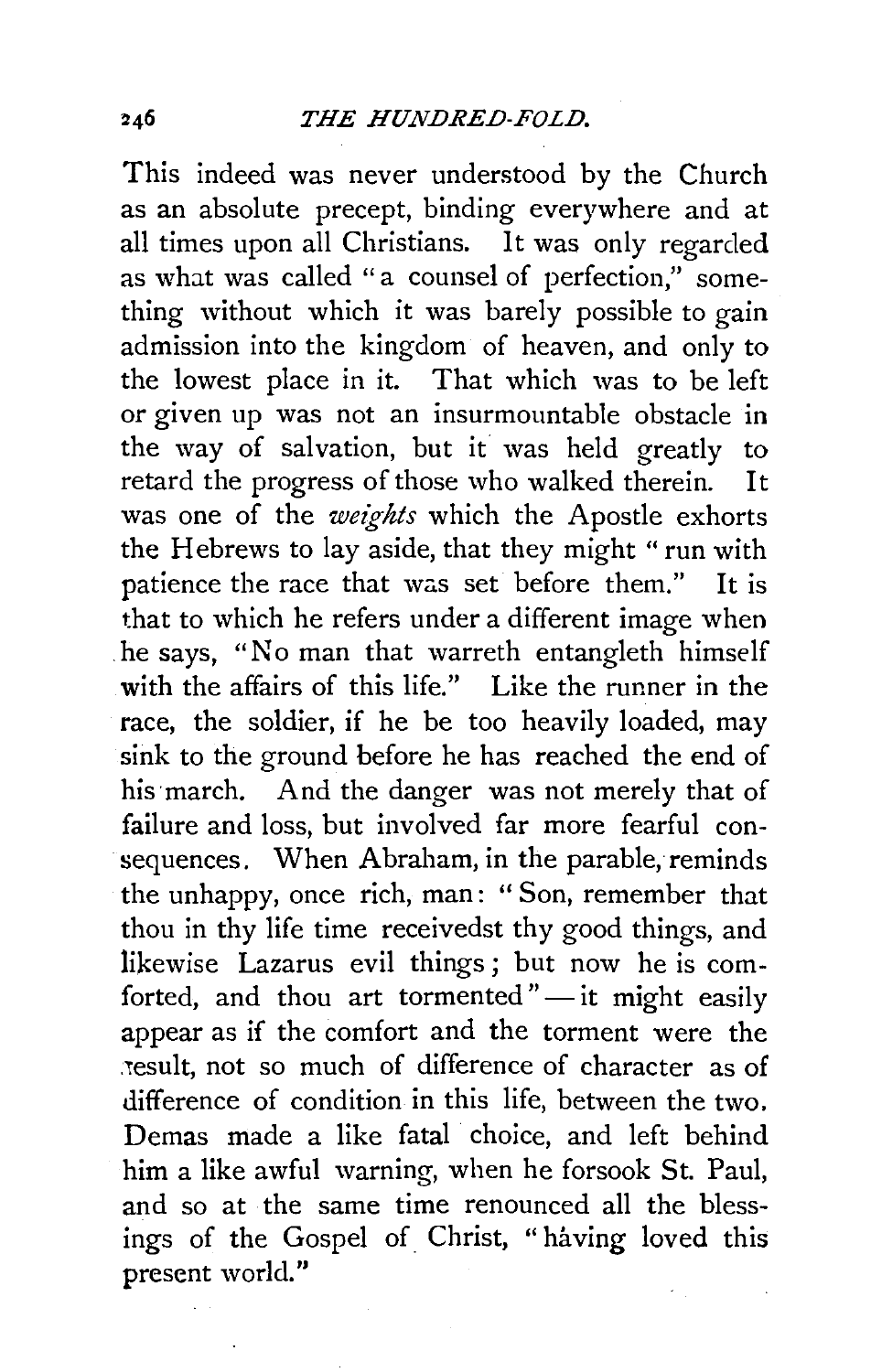So far, then, though there may be room for difference of opinion as to the practical application of the doctrine, there is nothing obscure or difficult to understand in the statement itself. A sacrifice more or less painful is required, and an ample compensation is promised. This is an idea with which we are made familiar by every day's experience. This sacrifice of the present to the future is the condition of success in all the affairs of life. None of the great prizes of society which are open to competition can be won without labour and self-denial ; and it. is easy and natural to transfer this maxim from. the secuiar to the spiritual order of things. It. proved, indeed, only too easy and too natural, and thus became the occasion of pernicious error. But: St. Mark, in the words of our text, presents an, entirely different view of the subject. The recompense to be earned is not to be reserved for a futurestate, either for the glory of the heavenly kingdom, or for a millennium on earth, but shall be received by every one who entitles himself to it "now in this time ; " *now,* that is, immediately, at once; "in *this*  time," before the advent of a new dispensation. The prospect of the future, indeed, is not shut out ; it exceeds all that eye hath seen, or ear heard, or that it hath entered into the heart of man to desire or conceive. But it is not the whole ; it is something superadded to the present recompense of reward; "a hundredfold now in this time," " and in the world to come eternal life."

But it cannot be denied that with this addition the words sound very strangely, and we have to consider, first, their meaning, and, then, their truth.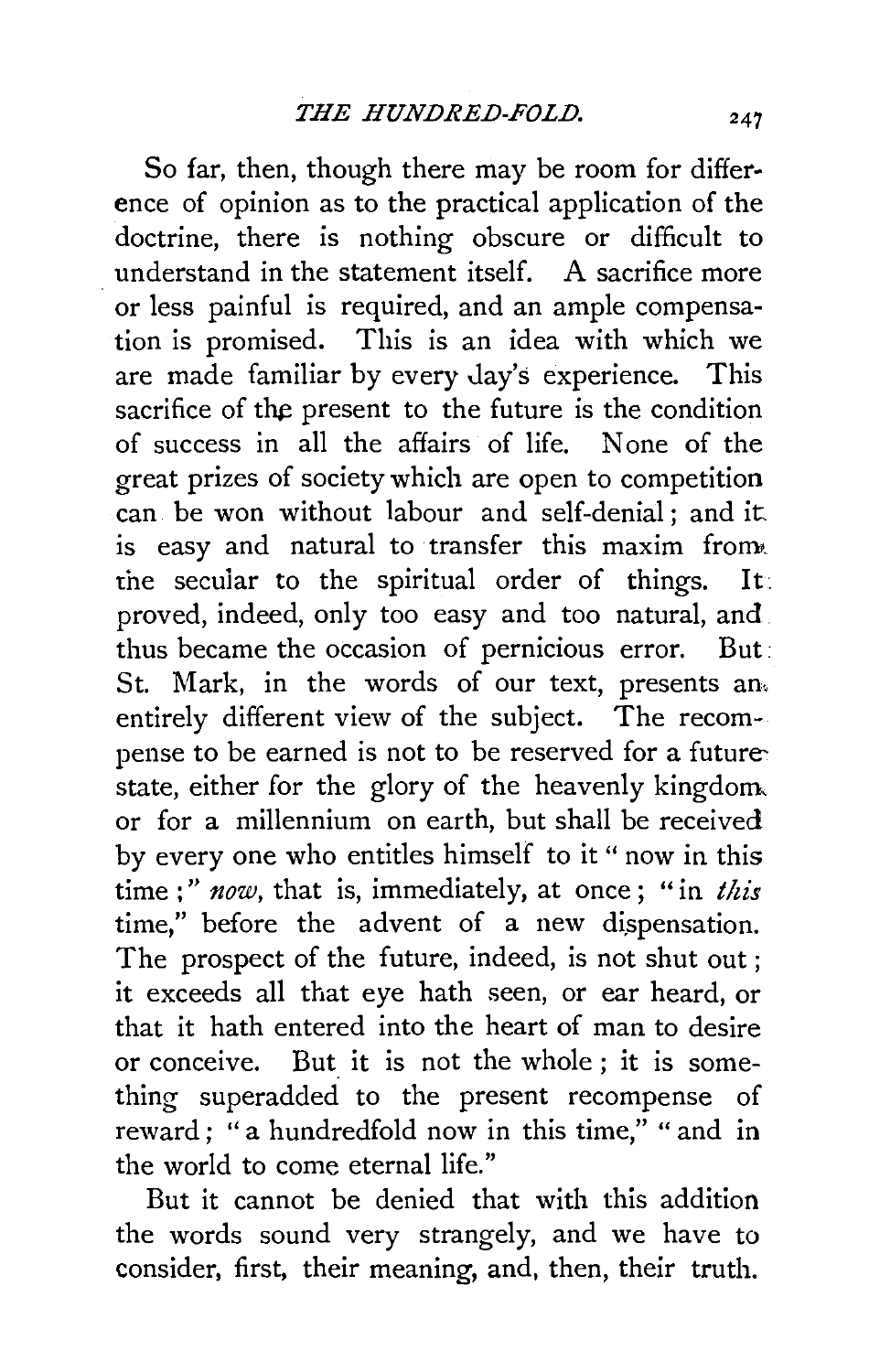Heathen adversaries of the Gospel affected to understand them literally, as containing a promise that the very self-same things which were left or given up were to be restored with a hundred-fold increase, like seed committed to the ground; much in the same way that "the Lord blessed the latter end of Job more than his beginning." And perceiving that such a multiplication, though conceivable with regard to such things as lands and houses, was impossible when applied to persons, such as fathers and mothers, many treated the whole as an absurd extravagance. Their prejudices did not permit them to observe that there was nothing ridiculous in the case but their own misinterpretation, and that their objection only proved that they had grossly mistaken our Lord's meaning. We can see clearly enough that the literal sense is inconsistent with the evidence .of facts, with the first principles of Christ's religion, and with the whole context.

In the primitive Church, while it was still a small -society, many followed our Lord's counsel of perfec tion. For a time, indeed, it became a general rule .that "as many as were possessors of lands or houses ·sold them, and brought the prices of the things that were sold and laid them down at the apostles' feet ; " and Barnabas is specially named among those who did so. He, having land, sold it, and brought the money and laid it at the apostles' feet. It is true we have no reason to believe that this was done with a view to any future advantage, or from any personal motive; for the immediate object was that "distribution might be made unto every man according as he had need." But this could not prevent it from falling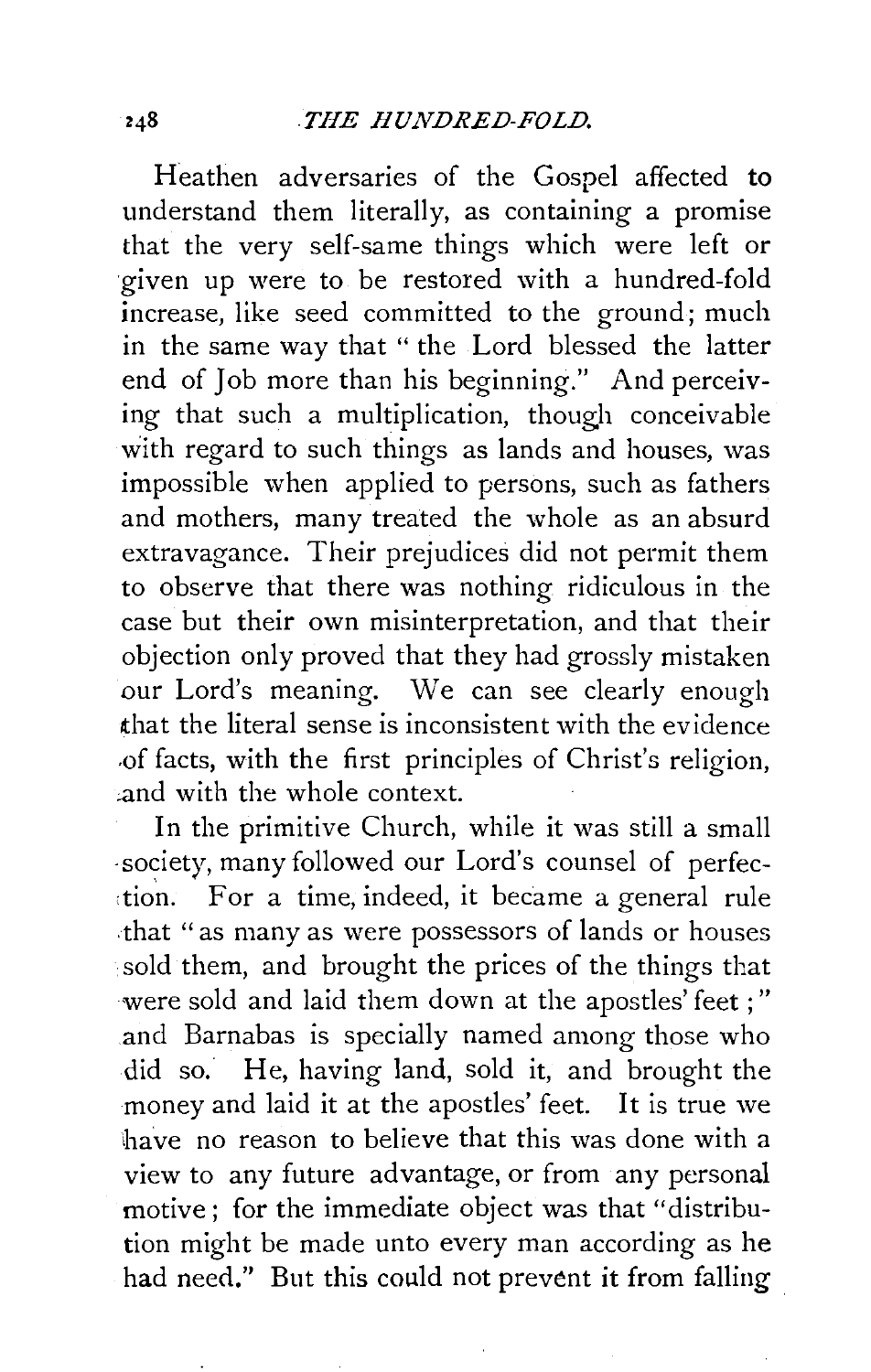within the scope of Christ's promise. It was not the less a compliance with his will, a sacrifice made to Him, in his cause. Yet we know that neither Barnabas, nor any of those who so left or gave up their possessions for Christ's sake, received any earthly reward. He and they only exchanged plenty for poverty, ease and comfort for toil and hardship, safety for danger, in many cases a peaceful life for a violent and cruel death. This was so notorious that St. Paul could say, speaking from a worldly point of view, " If in this life only we have hope in Christ, we are of all men most miserable."

And then, again, if such had been indeed our Lord's teaching on this occasion, it would have been directly at variance with the whole tenor of his Gospel and the first principles of his religion. There would then have been no reason why the young inquirer should have gone away grieved because he had great possessions. He would have found comfort in the thought that if he parted with them for a time, it would be only to receive them again with superabundant increase. This was a prospect which would have offered the strongest attraction to the covetous, the ambitious, the worldlyminded, to all who were most utterly strangers to the life and character of Christ, to those of whom St. Paul could not speak without weeping, while he describes them as " enemies of the cross of Christ," who *"mind,"* that is, set their affections on, "earthly things." We might be very sure even without any minute examination of our Lord's language that, whatever else was his meaning, it would not be this: that He could not have in-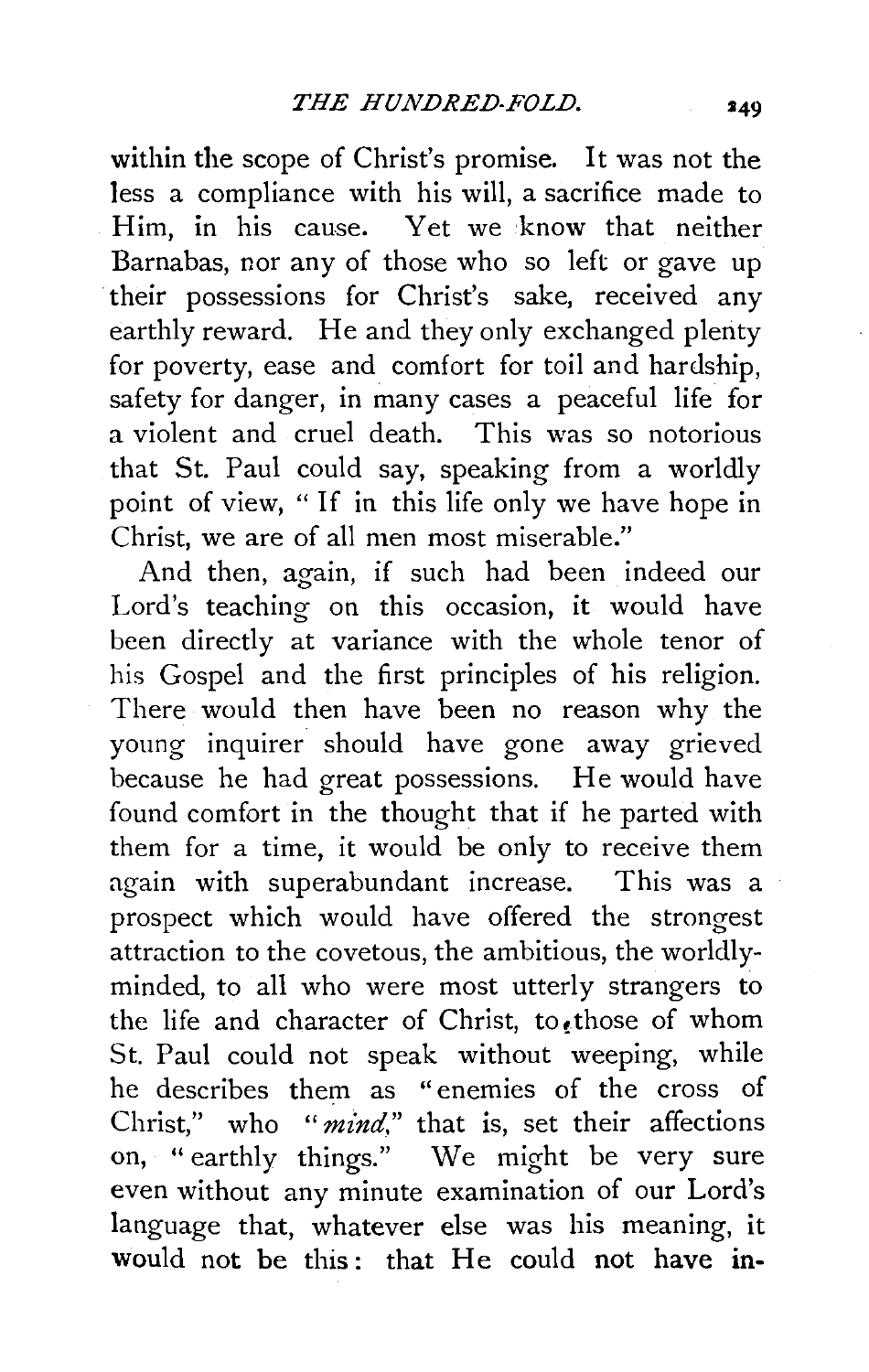tended to represent his religion as a kind of commercial speculation, grounded on a balance of profit and loss. He who bade his disciples "beware of He who bade his disciples "beware of covetousness," could not have designed to inflame the lust of gain by holding it out as the supreme object of desire and as the fittest reward for those who devoted themselves to his service.

Nor can it truly be said that there is not -enough in the whole passage. taken by itself, to guard an attentive and unprejudiced hearer or reader against such a mistake. The promise has a condition attached to it, which, according to the literal interpretation, is either unintelligible or. deprives it of all its value. The good things promised are to be accompanied *"with persecutions."*  But who .could imagine that those who are perse cuted for their profession of religion will at the same time be enriched by it? And if this was possible, who would covet a benefit which was to be embittered by all the evils which make life wretched ? We just now heard St. Paul's language, and we know what was his experience: how little encouraging to any who looked for the enjoyment of worldly happiness in a time of persecution !

But still it may be said, and it has been argued by some, that this is a distinction without a difference : that with regard to the principle of men's conduct, that which determines the real quality of their actions, it matters nothing whether the reward which they are led to expect is to be paid on this or on the other side the grave: that in both cases alike they do but receive the wages of the hireling, and in all that they do to earn it are governed by motives of

250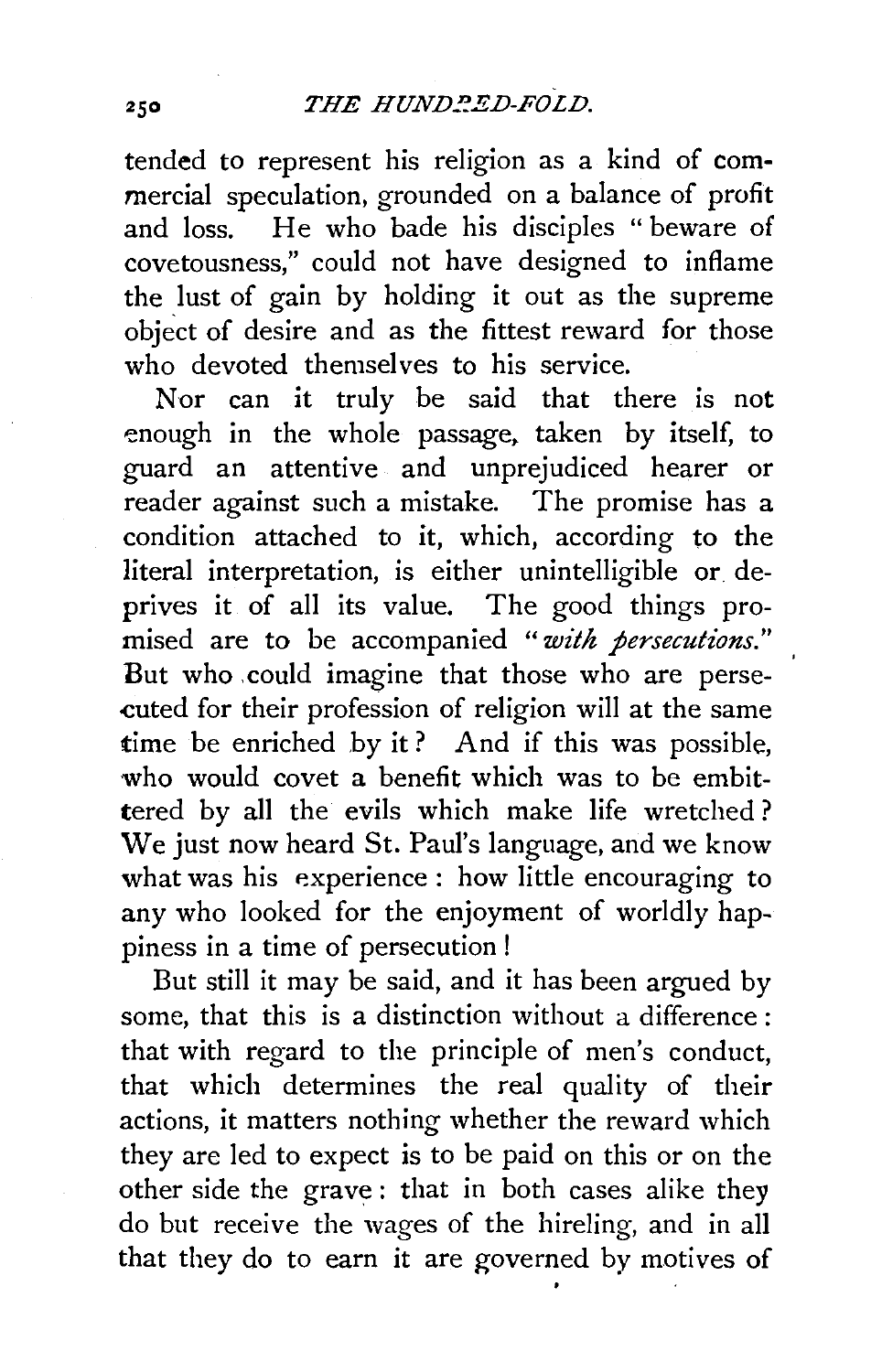selfish interest, which, however they may disguise it from themselves, they have in common with the vilest of men. Here is a point which it is very important to understand aright ; for the question touches the foundations of all religion and morality. We must bear in mind the terms of our Lord's promise. It was not made simply to those who should leave the things which were dearest to them upon earth, but on the farther condition that they should do so for the sake of Christ and the Gospel. And so we observe that, for the attainment of this promise, a disposition was required as different as possible from that with which men enter upon a dry calculation of profit and loss, weighing the present against the future in things of the same kind. Here that which is to be left belongs to a totally different order of things from that which is to be gained. On the one side is an object of desire ; on the other side is an object of love.

Let us take an example or two to illustrate the difference between these two things. Demas forsook St. Paul, having, as the Apostle says, "loved this present world." But what kind of love was that ? Does any one suppose that he loved it for its own sake, or any farther than he was able to turn it to account for his own benefit ? And therefore the proper name for his affection was not *love*, but *covetousness*. Then mark the contrast between Demas and the Apostle whom he forsook. Of himself St. Paul could say : "What things were gain to me, those I counted loss for Christ. Yea, doubtless, and I count all things but loss for the excellency of the knowledge of Christ Jesus my Lord, for whom I have suffered the loss of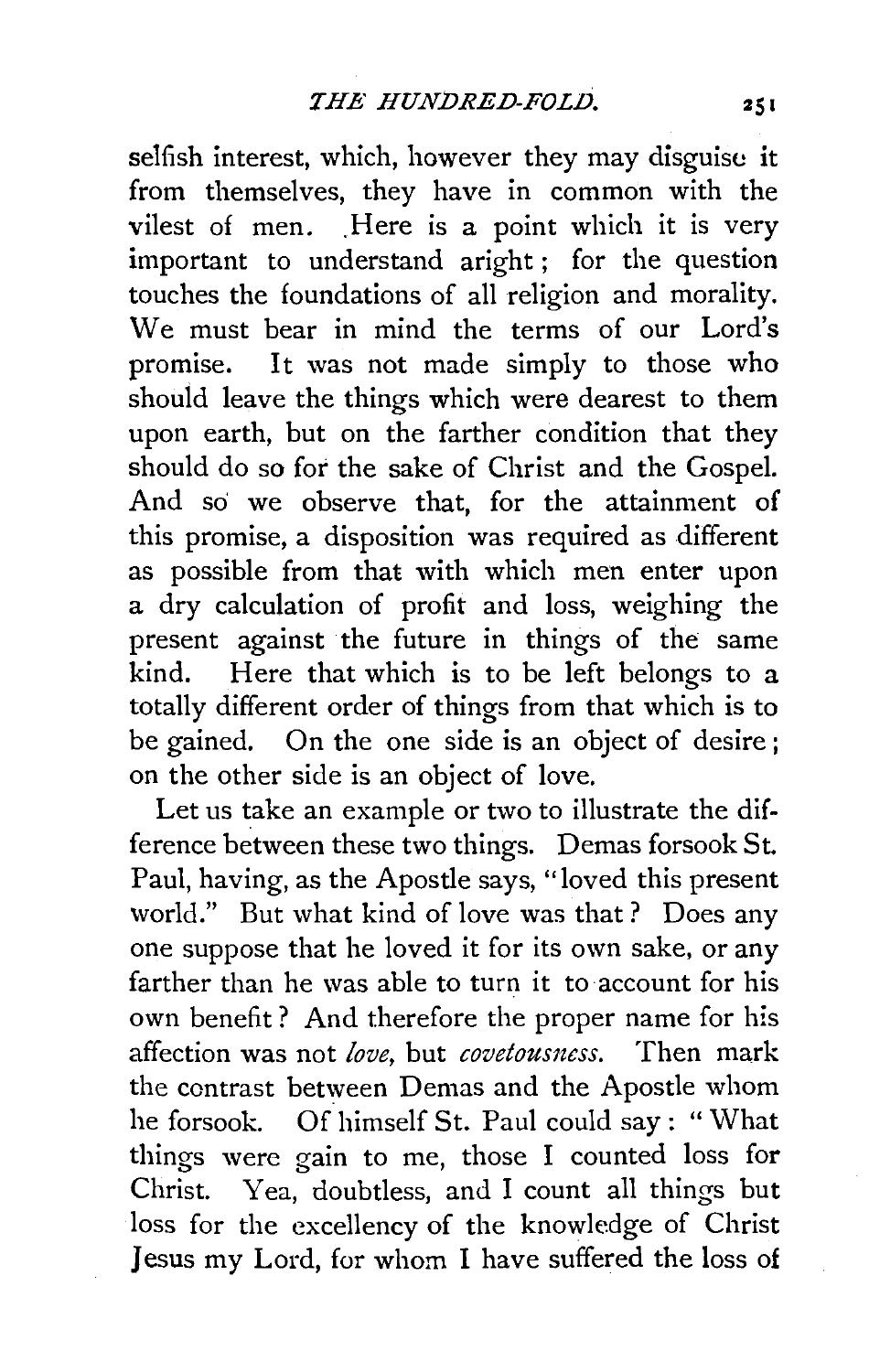all things, and do count them but dung that I may win Christ." That was St. Paul's *covetousness.* That was the summit of his ambition. To him Christ was all in all. In Him he found enough to satisfy all the desires of his heart. But will any one say that he and Demas were at bottom equally selfish, only that as their inclinations differed, the one highly prizing that which the other made light of, their selfishness shewed itself in different ways? But this is just the test, and the only sure test, of every one's character. If you want to know what a man is, you must learn what are his inclinations, what are . the things his mind is set upon, in a word, what he loves. The best man is he who loves the best things most, not he who-if that were possible -cares nothing about any, to whom therefore none can yield pleasure. The strongest love is the least selfish. The stronger it is, the more is self absorbed, buried, lost, in the beloved object. And this is a state of the highest happiness to all who are capable of tasting its sweetness. But whether they are or not is just that which will determine the place they are to occupy-on the right hand or the left, at the day of Judgment. I have reminded you of St. Paul. But the most perfect example of selfdenial is that of Jesus Himself; and its fullest display that which He made when, "for the joy that was set before him, he endured the cross, despising the shame." And remember that the thing which was set before Him, and which He kept so steadily in view that neither the pain nor the shame of the cross could for a moment ruffle the serenity of his soul, this "joy" was not the glory which He had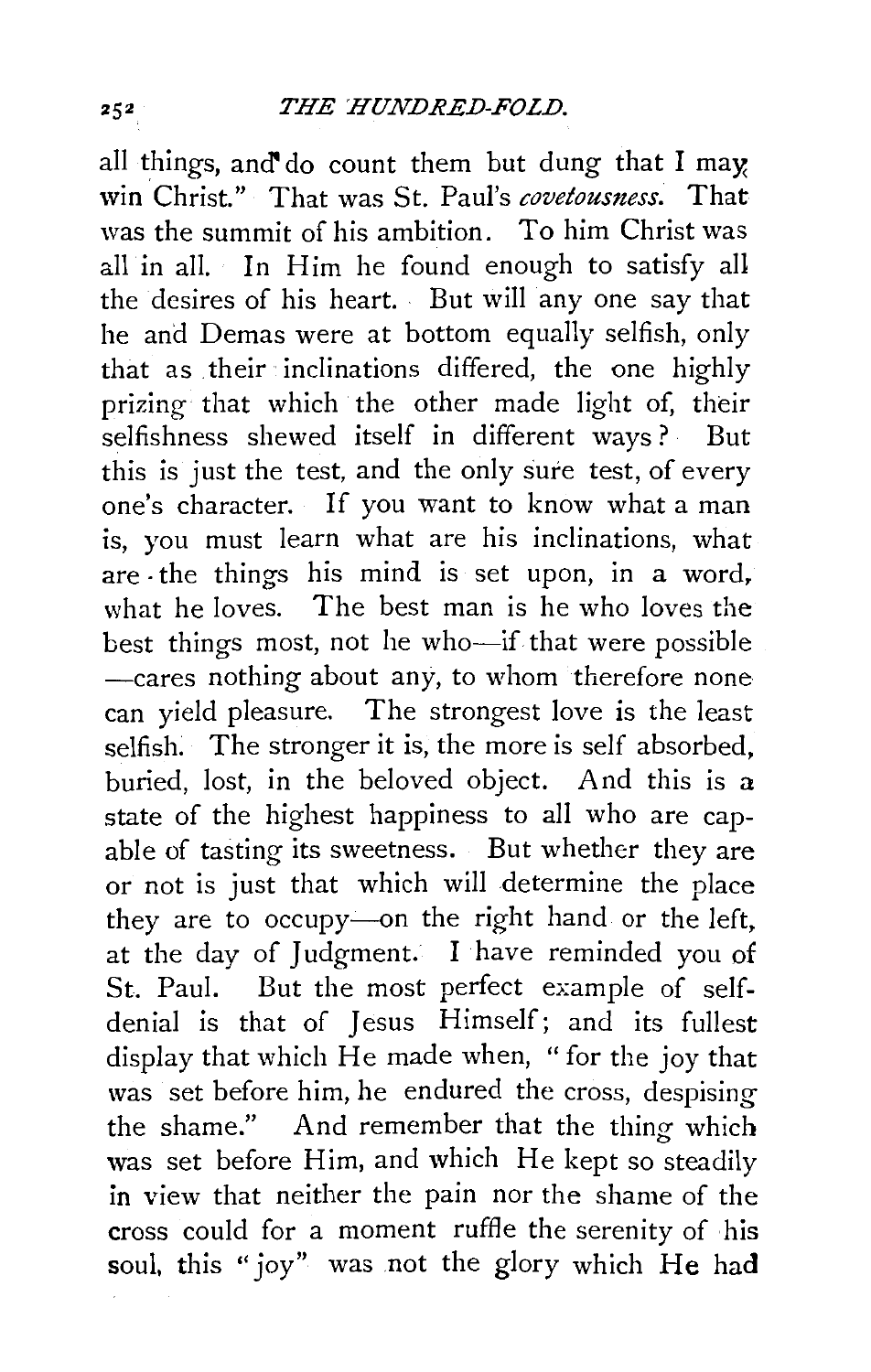with the Father before the world was, and which He laid aside to take upon Him the form of a servant. It was the joy of his finished work, of perfect obedience to his Father's will for us men and for our salvation. Was that a selfish joy? Let us be assured that the more we partake of it the more will that mind be in us which was also in Christ Jesus ; and that to be utterly strangers to it must shut us out from his kingdom and glory.

But there still remain some points which need to be explained before this text can be fully understood or rightly applied.

Many, taking the word "left" in a very narrow literal sense, think that the declaration only concerns the least numerous class of mankind, the possessors of houses and lands; and these again persuade themselves that it relates to times so long past, and to a state of things so different from that in which we live, that it no longer admits of any practical application. It may help to guard us from dangerous mistakes, and prevent us from treating this part of our Lord's teaching as a dead letter, if we observe that, strange as it may sound, there is a sense in which it is a most certain truth that a man may leave that which he keeps and keep that which he leaves. And there can be no doubt that this is the sense in which our Lord meant to be understood. For it is clear that He is speaking, not of a mere outward act, but of the disposition from which it proceeds. To leave all would be of no avail, even though it were outwardly to follow Christ, if it was done, not from true love to Him, but for the sake of **the** temporal advantages which He was expected **to**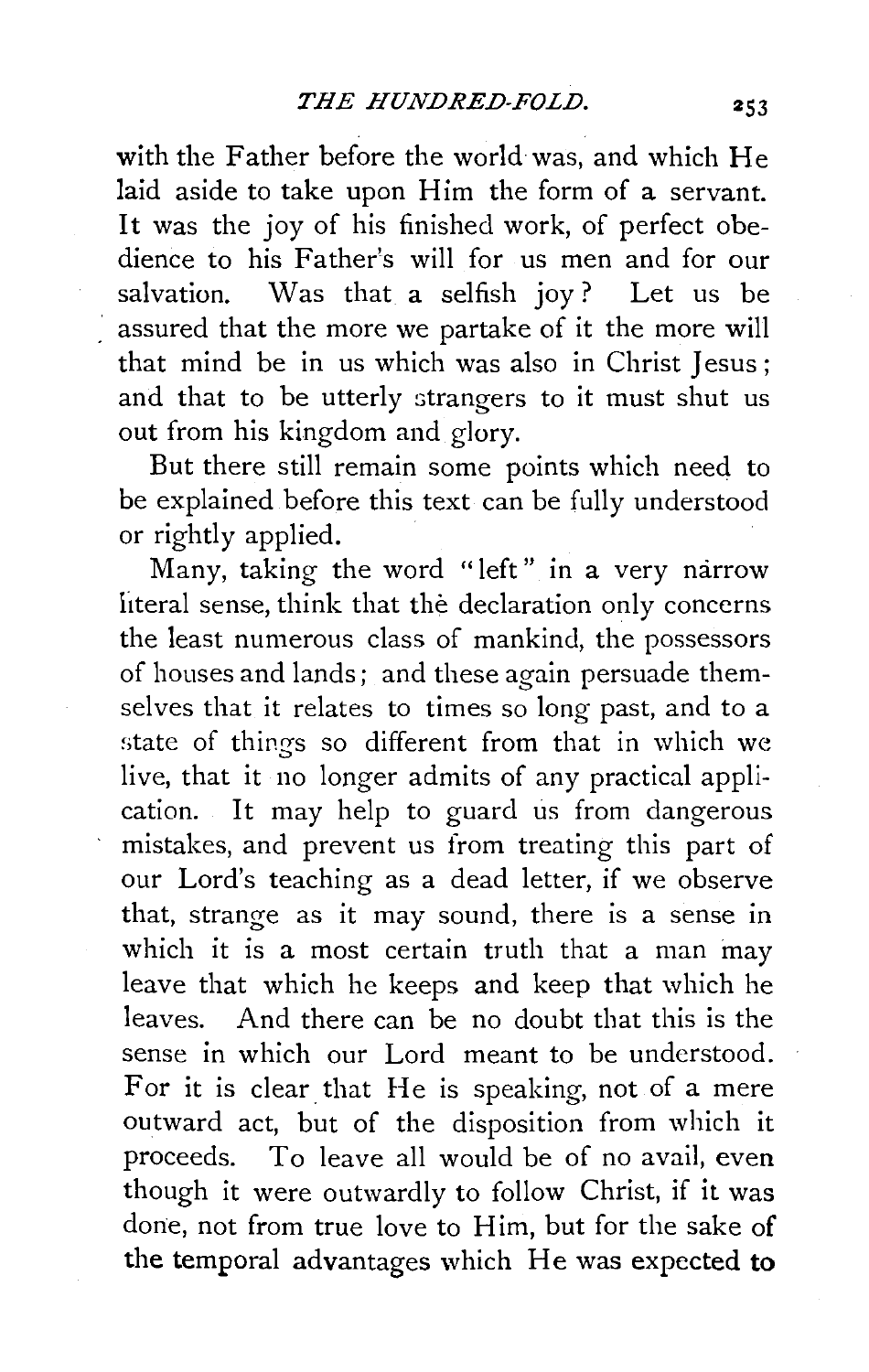dispense by those who, as was probably the case with Judas, believed that He came to set up an earthly kingdom. On the other hand, a man may in the same sense be properly said to *leave* that which he keeps in his own hands, if he no longer treats it as his own, but holds it as a trust, which he administers as God's steward for the good of his brethren. This truth was overlooked by many excellent persons, who felt their earthly possessions an encumbrance to their spiritual progress, and therefore believed that it was their duty to cast them away, forgetting that the burden was one which had been laid upon them by the providence of their heavenly Father, who was also able to supply them with strength sufficient to bear it; one therefore which they could not shift from themselves without presumption and unfaithfulness. And so let none imagine that there is less room for the practical application of this truth now than when it was first uttered. There may be nothing in our circumstances to require, or to justify, the abandonment of the station in which God has placed us, with whatever cares and perils may belong to it; but there will be never-ceasing occasions to shew the bent of our mind and will, whether the things to which we cling are such as weigh us down to earth or such as lift us heavenward. Few have an opportunity of making what appear to men great sacrifices, and that very rarely. But all are constantly called upon to make what to men seem small ones, but which in the sight of God may be very great, and all the greater because either entirely overlooked by men or attracting little of their admiration and applause.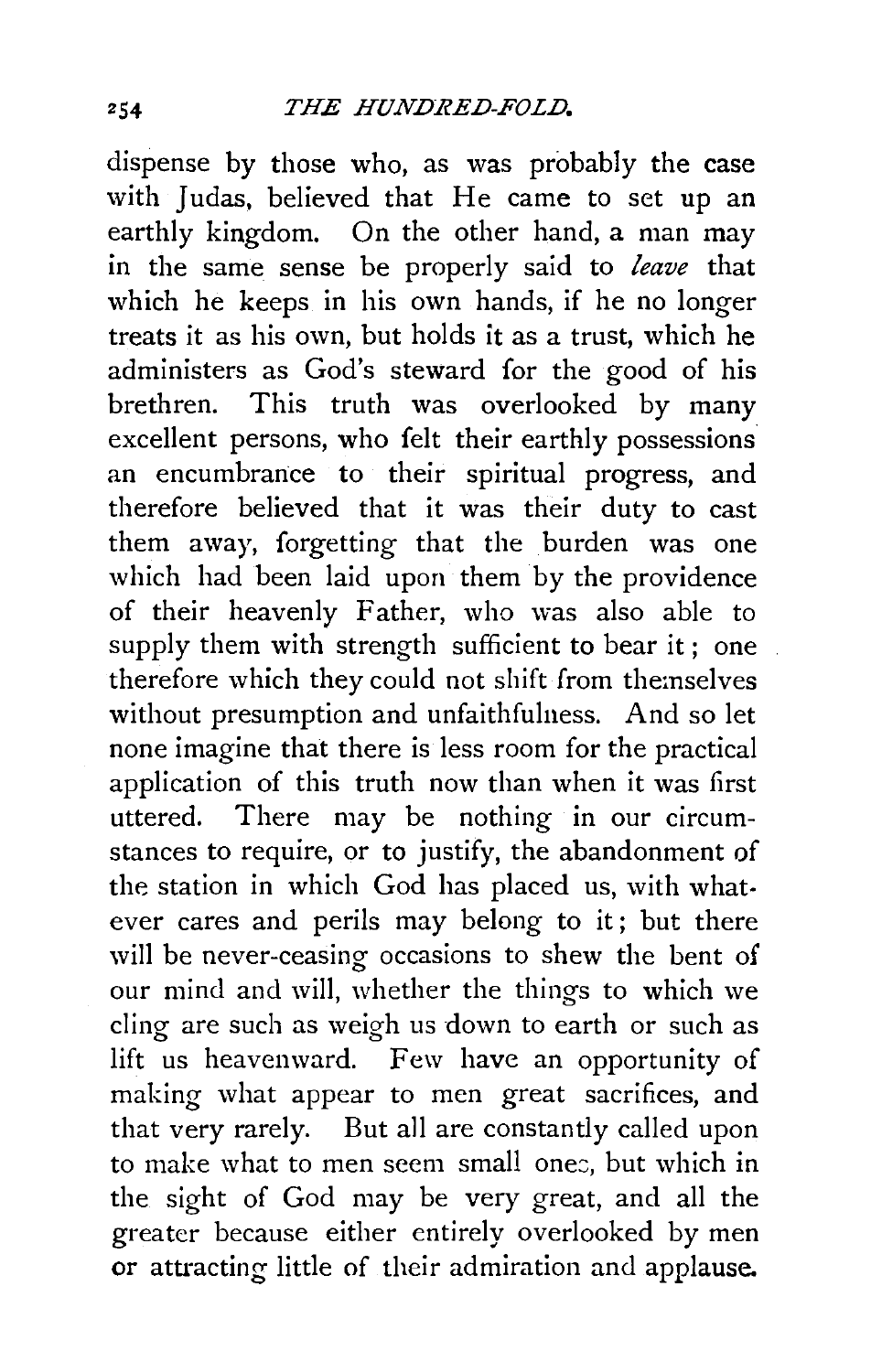Every day, and in all conditions of life, the question is continually arising: " Is this gain, this pleasure, this pursuit, this engagement, this recreation, conformable to the mind and law of Christ ? And if not, are we ready to leave it, to put it from us, for his sake?" Then, you have Christ's word for it, you shall receive a hundred-fold.

But a hundred-fold of what ? Not, as we have seen, of the things themselves, either now or at any future time; but a hundred-fold of that which gives them all their value, and without which they are utterly worthless; and that is the comfort and satisfaction which they yield. But this depends not on anything they are in themselves, but on the possessor's capacity of enjoying them. They are like a shred of paper, which may represent an immense sum of money, but is not worth picking up from the ground unless there be some one forthcoming to make good the promise it contains. What is the value of a rich inheritance when it falls in to a man on his death-bed ? How gladly would he resign the whole for a medicine which would ease his pain or cheer him with the faintest hope of recovery ! And we must remember that the question we have to decide is not simply whether we shall leave these things for Christ and his Gospel, but also whether we shall leave Christ and his Gospel for them. Whenever they are purchased at that price, they entirely change their character. They not only cease to yield any solid joy, but they become sources of unending bitterness.

And so we may see in what sense we are called upon to *leave,* not only things, but persons, who are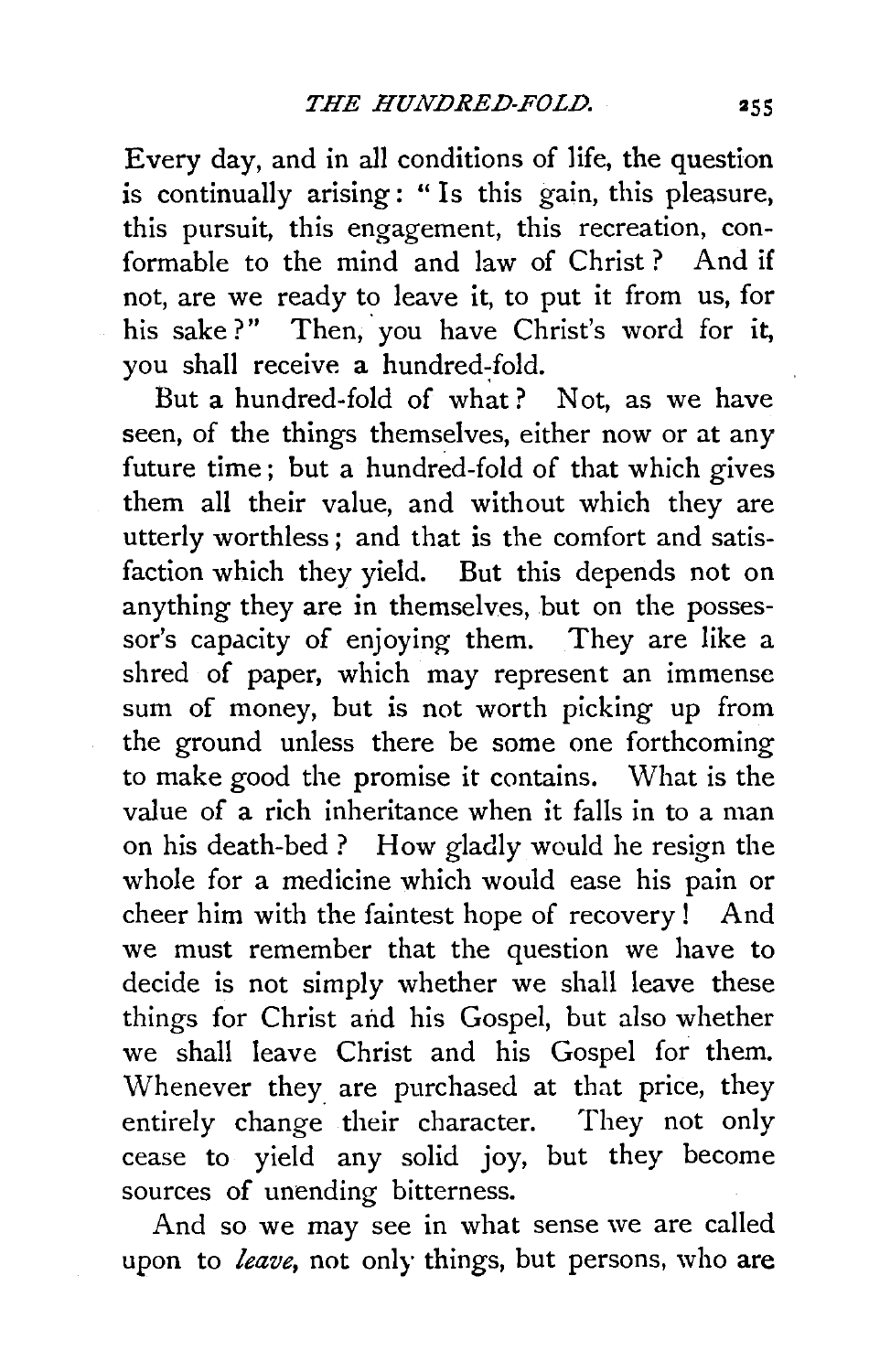the objects of our tenderest natural affections : not only houses and lands, but brethren and sisters, father and mother, wife and children. It is not that we are to sever, if we could, the ties which bind us to them, and which are knit by God himself. It is not that we are to estrange ourselves from them, or to love them less dearly than before. But it is that we are to exchange a lower for a higher kind of love ; an instinct which we share with some of the lower creatures for the affection of a reasonable soul, which will be growing ever purer and stronger as we learn more and more to view them in the light of our common relation to Christ, not only as fellowpassengers on our earthly pilgrimage, but as fellowheirs of a blessed immortality.

Yes, my brethren, only let Christ take up his rightful place, that is the foremost, in our hearts, and all things will fall into their proper order. Then we shall be ready to join in the Psalmist's prayer: " Incline my heart unto thy testimonies, and not to covetousness." Then we shall sympathize with his experience when he says, "The law of thy mouth is dearer unto me than thousands of gold and silver." Then we shall enter into the fulness of his meaning when he declares of the Lord's judgments or commandments, that "in keeping of them there is"mark, not *for* keeping them, but *in* keeping of them, and not there *shall* be, but there *is,* now, in this time -"great reward." And so when He, who in the hour of his sharpest anguish looked down upon his mother with unutterable love, said, " If any man come to me, and hate not his father and mother, and wife and children, and brethren and sisters, yea, **and**